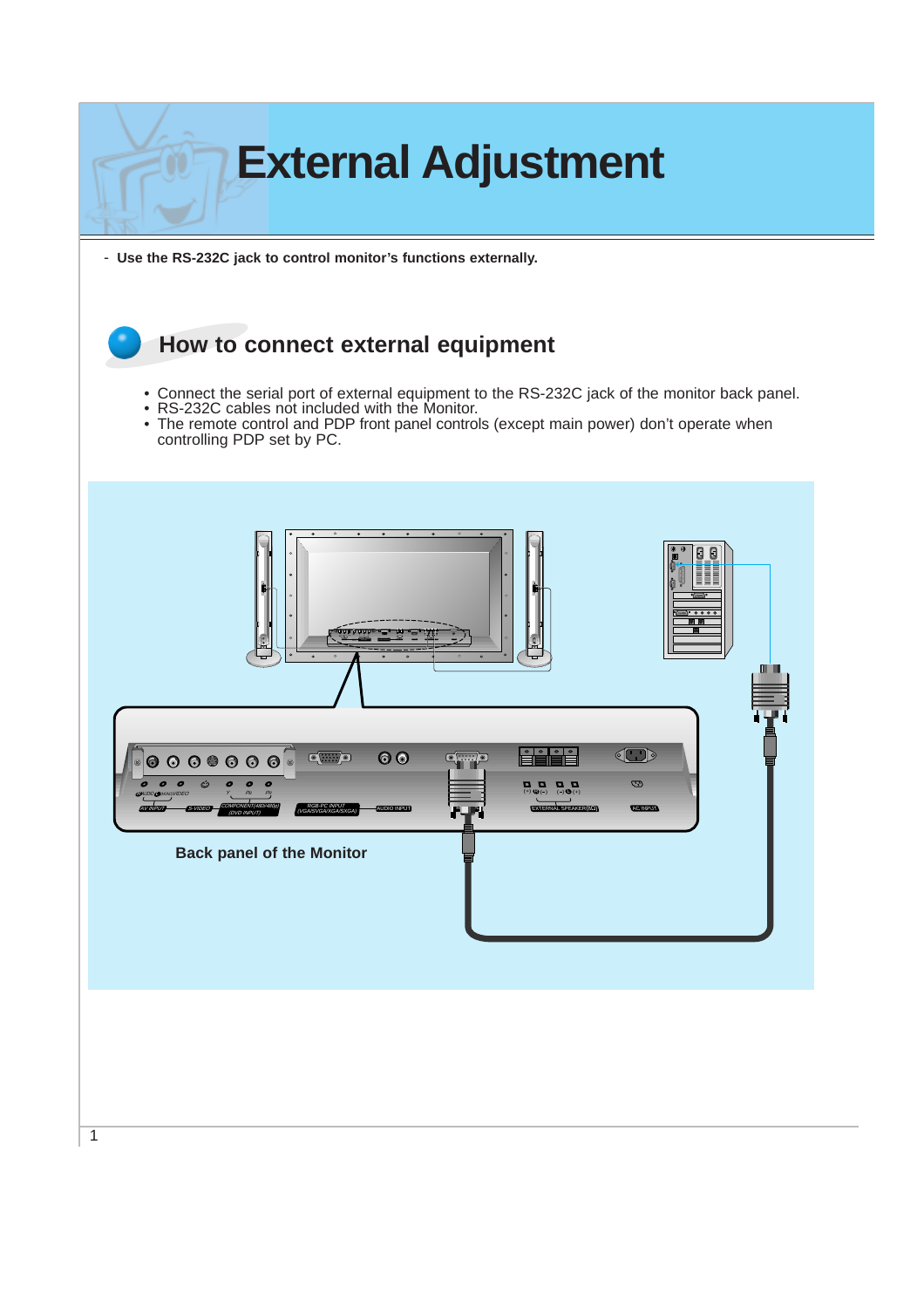|     | Type of connector: D-Sub 9-pin male |
|-----|-------------------------------------|
| No. | Pin name                            |
| 1   | No connection                       |
| 2   | RXD (Receive data)                  |
| 3   | TXD (Transmit data)                 |
| 4   | DTR (DTE side ready)                |
| 5   | <b>GND</b>                          |
| 6   | DSR (DCE side ready)                |
| 7   | RTS (Ready to send)                 |
| 8   | CTS (Clear to send)                 |
| 9   | No Connection                       |



- \* Use a crossed (reverse) cable.
- \* Cable can be reversed in either a 3 wire or 7 wire configuration (see the configuration diagrams below).
- \* Note that if a 3wire configuration is used, a jumper must be placed across pins 4 (DTR) and 6 (DSR) on the PDP. (The remote control and the front buttons on the PDP ate inoperable while this cable is being used.)
- \* Note to technicians It is possible to alternate between the PC and the remote control when using a 7 wire connecting cable. When the control line (PC 4 to PDP 6) is high, the monitor is controlled by the PC, when it is controlled by the remote control.





**First step**

**Others**

**Special features**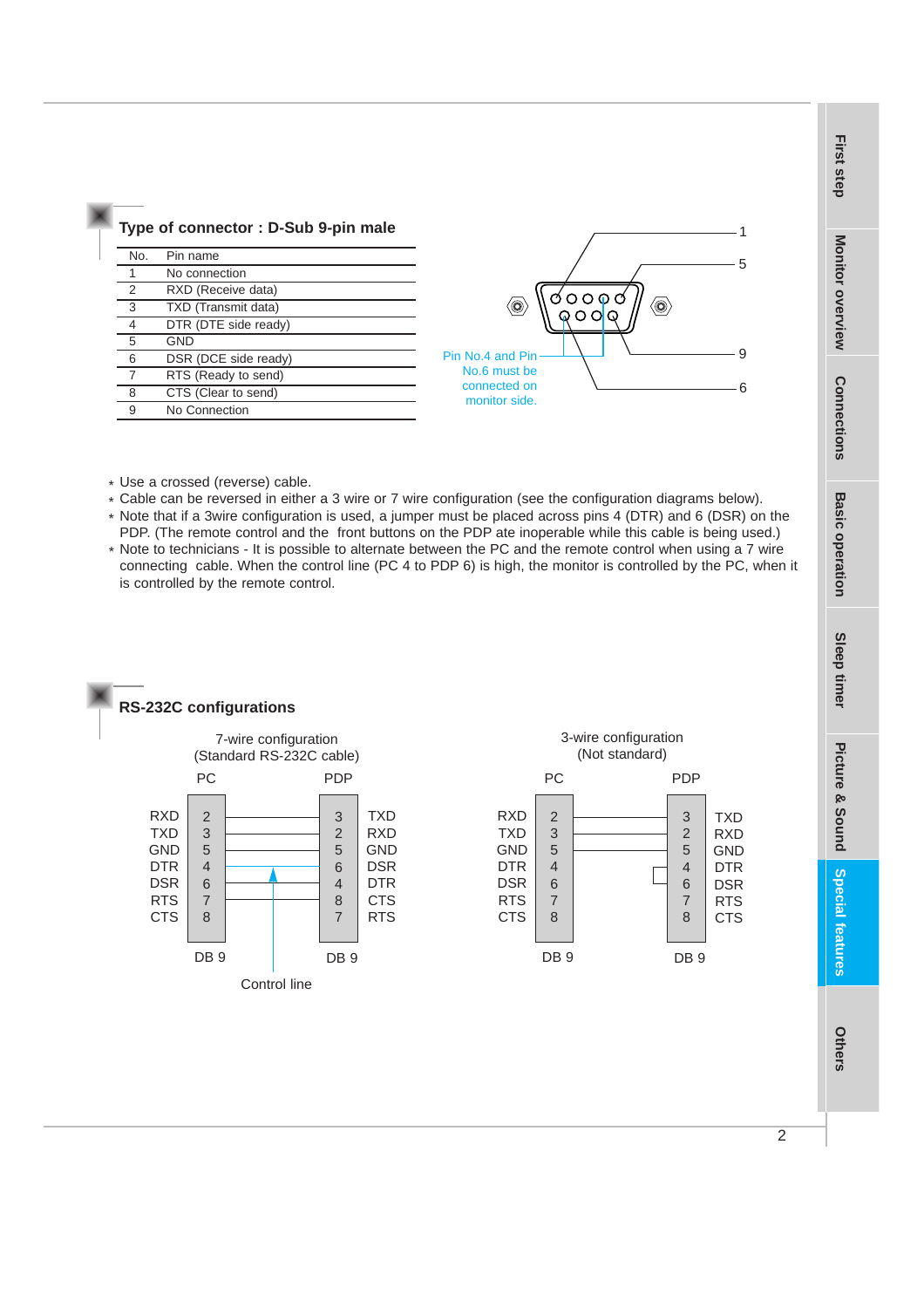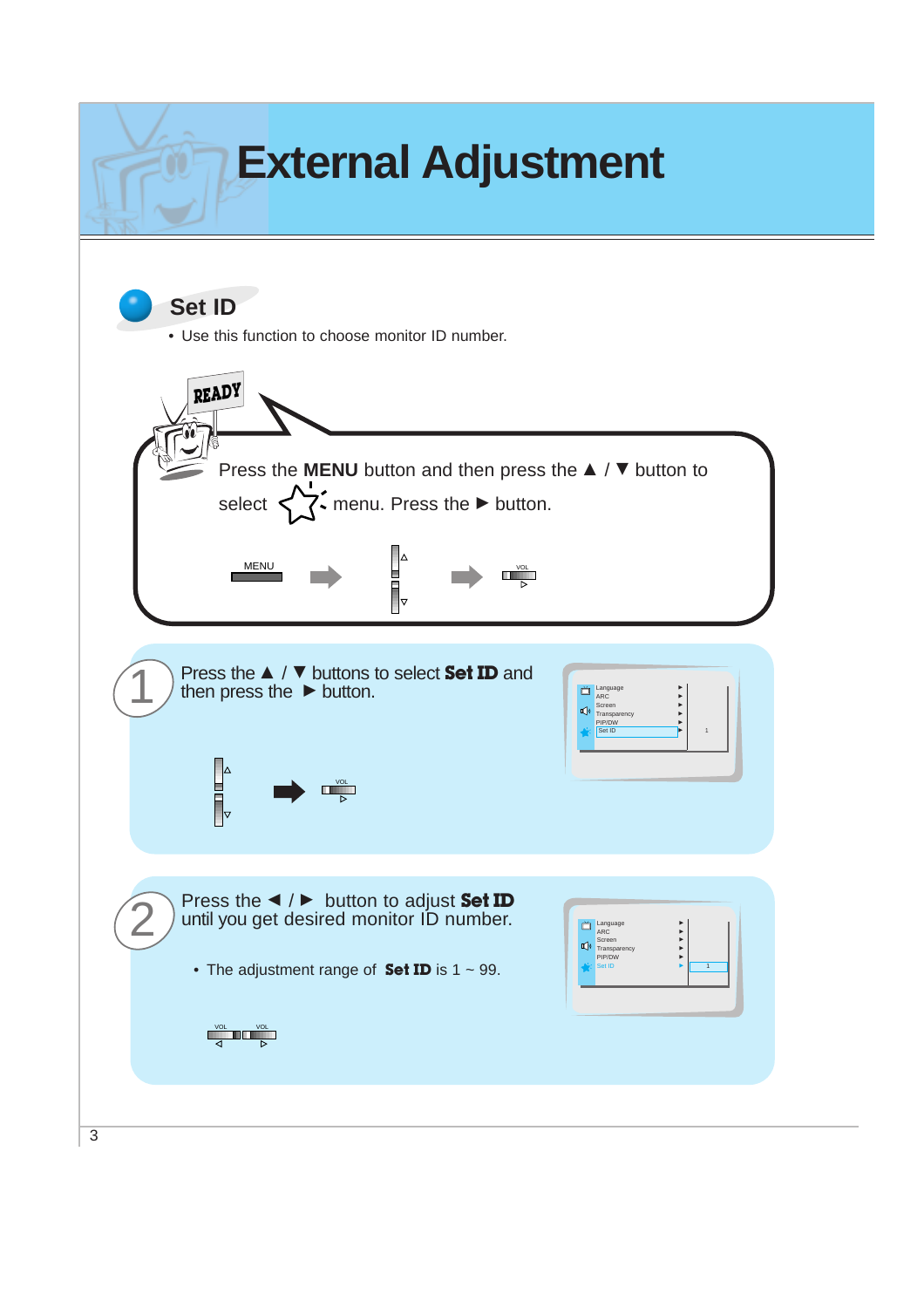- **Use the RS-232C jack to control monitor's functions externally.**

#### **Communication Parameters**

• Band rate 2400 bps (UART)

• Data length 8 bits<br>• Parity 8 None  $\bullet$  Parity

• Stop bit 1

• Communication code ASCII code

**Command Reference List**

\* When the command interval is vacant for more than 4 seconds, thereafter a received Command 1 will be recognized. Be careful in power command especially.

| р | 0 ~ 1    |
|---|----------|
|   | $0 - 3$  |
| r | $0 - 2$  |
| m | $0 - 1$  |
| W | $0 - 1$  |
| v | $0 - 64$ |
| k | $0 - 64$ |
| b | $0 - 64$ |
| C | $0 - 64$ |
| t | 0 ~ 64   |
| S | $0 - 64$ |
| d | $0 - 1$  |
| a | $0 - 1$  |
| Z | $0 - 3$  |
| e | $0 - 1$  |
| u | $0 - 1$  |
| x | $0 - 3$  |
|   | $0 - 1$  |
|   |          |
|   |          |

## **Transmission/Receiving Protocol**

#### **Transmission**

[Command][ ][Set ID][ ][Data][Cr]

| * [Command] | : To control PDP set.                      |
|-------------|--------------------------------------------|
| * [Set ID]  | : You can adjust the set ID to choose      |
|             | desired monitor ID number in special       |
|             | menu. Adjustment range is $1 \sim 99$ .    |
|             | When selecting Set ID '0', every connected |
|             | PDP set is controlled.                     |
| * [DATA]    | : To transmit command data.                |
|             | Transmits 'FF' data to data read mode.     |
| * [Cr]      | : Carriage Return                          |
|             | ASCII code '0x0D'                          |
|             | : ASCII code 'space (0x20)'                |

#### OK Acknowledge

[Set ID][:][OK][x][Data][x]

\* The PDP set transmits ACK based on this format when receiving normal data. At this time, if the data is data read mode, it indicates present status data. If the data is data write mode, it returns the data of the PC.

#### Error Acknowledge

#### [Set ID][:][NG][x]

\* The PDP set transmits ACK based on this format when receiving abnormal data of no operated functions or communication error.

**Others**

**First step**

**Monitor overview**

Monitor overview

**Connections**

**Connections**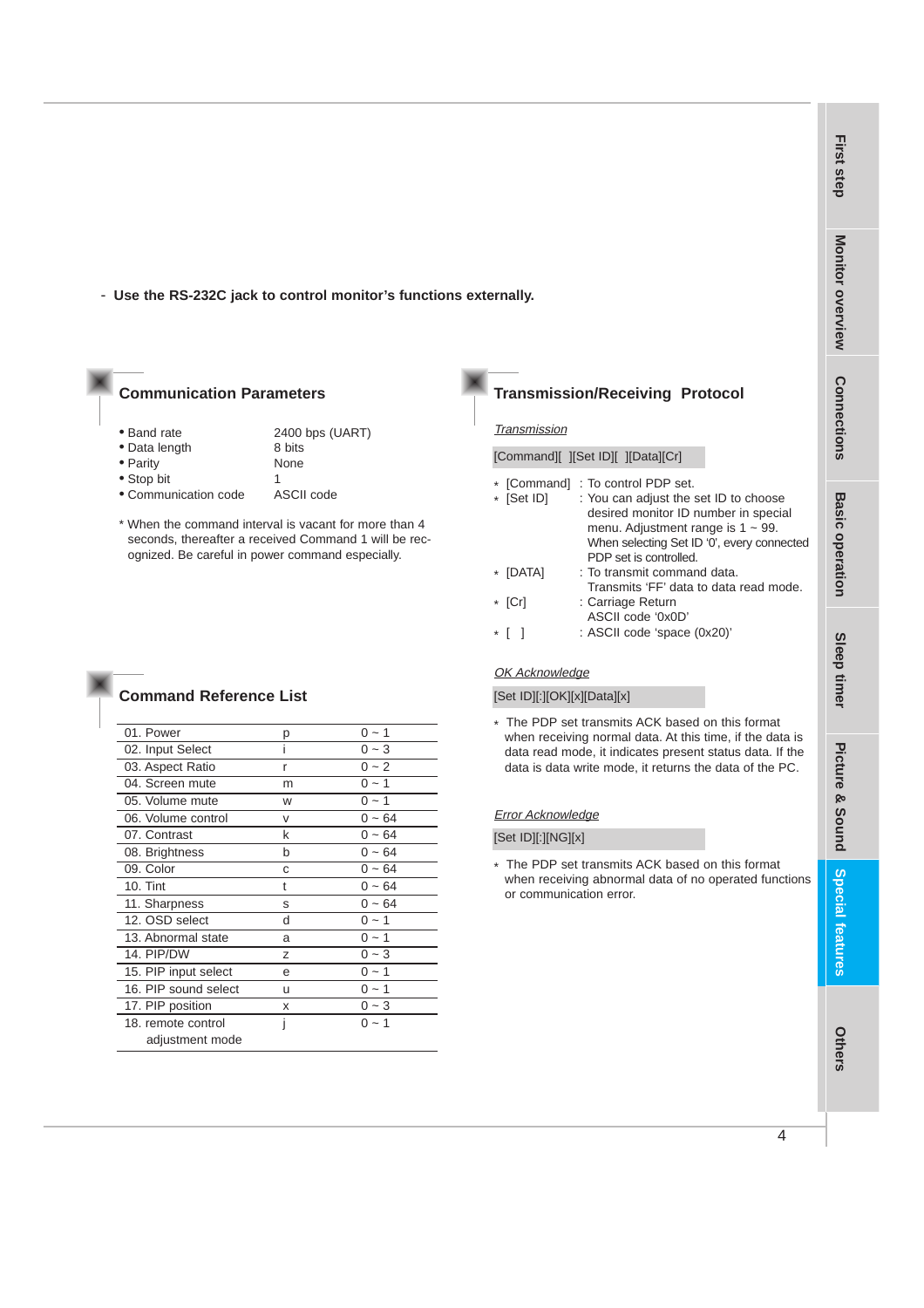# **External Adjustment**

## **01. Power (Command:p)**

 $\blacktriangleright$  To control the Power On/Off of the PDP set.

**Transmission** 

[p][ ][Set ID][ ][Data][Cr]

- Data 0 : Power Off 1 : Power On
	-

Ack

[Set ID][:][OK][x][Data][x]

Data 0 : Power Off 1 : Power On

 $\blacktriangleright$  To show Power On/Off.

#### **Transmission**

[p][ ][Set ID][ ][FF][Cr]

#### Ack

[Set ID][:][OK][x][Data][x]

- Data 0 : Power Off
	- 1 : Power On (RGB)
	- 2 : Power On (Video)
	- 3 : Power On (Component)
	- 4 : Power On (S-Video)
- \* If other functions transmit 'FF' data based on this format, Ack data feeds back present status about each function.

## **02. Input select (Command:i)**

 $\blacktriangleright$  To select input source of PDP set You can also select input source by using the Input select button of the remote control.

#### **Transmission**

[i][ ][Set ID][ ][Data][Cr]

- Data 0 : RGB
	- 1 : AV
		- 2 : Component
	- 3 : S-AV

## Ack

#### [Set ID][:][OK][x][Data][x]

- Data 0 : RGB
	- 1 : AV
	- 2 : Component 3 : S-AV

## **03. Aspect Ratio (Command:r)**

 $\blacktriangleright$  To adjust the screen format You can also adjust the screen format by using the ARC button of the remote control or in special menu.

#### **Transmission**

|  |  |  | [r][ ][Set ID][ ][Data][Cr] |                            |  |
|--|--|--|-----------------------------|----------------------------|--|
|  |  |  |                             | Data 0: Wide screen (16:9) |  |

- 1 : Normal screen (4:3)
- 2 : Full screen (Zoom)

#### Ack

#### [Set ID][:][OK][x][Data][x]

- Data 0: Wide screen (16:9)
	- 1 : Normal screen (4:3)
	- 2 : Full screen (Zoom)
- \* With the PC input, you can select either 16:9 or 4:3 screen aspect ratio.



#### **04. Screen mute (Command:m)**

 $\blacktriangleright$  To select screen mute on/off

## **Transmission**

- [m][ ][Set ID][ ][Data][Cr]
- Data 0 : Screen mute on (Picture off) 1 : Screen mute off (Picture on)

#### Ack

#### [Set ID][:][OK][x][Data][x]

Data 0 : Screen mute on (Picture off) 1 : Screen mute off (Picture on)

## **05. Volume mute (Command:w)**

 $\blacktriangleright$  To control volume mute on/off You can also adjust mute with using mute button of remote control.

#### **Transmission**

#### [w][ ][Set ID][ ][Data][Cr]

- Data 0: Volume mute on (Volume off)
	- 1 : Volume mute off (Volume on)

## Ack

#### [Set ID][:][OK][x][Data][x]

- Data 0 : Volume mute on (Volume off)
	- 1 : Volume mute off (Volume on)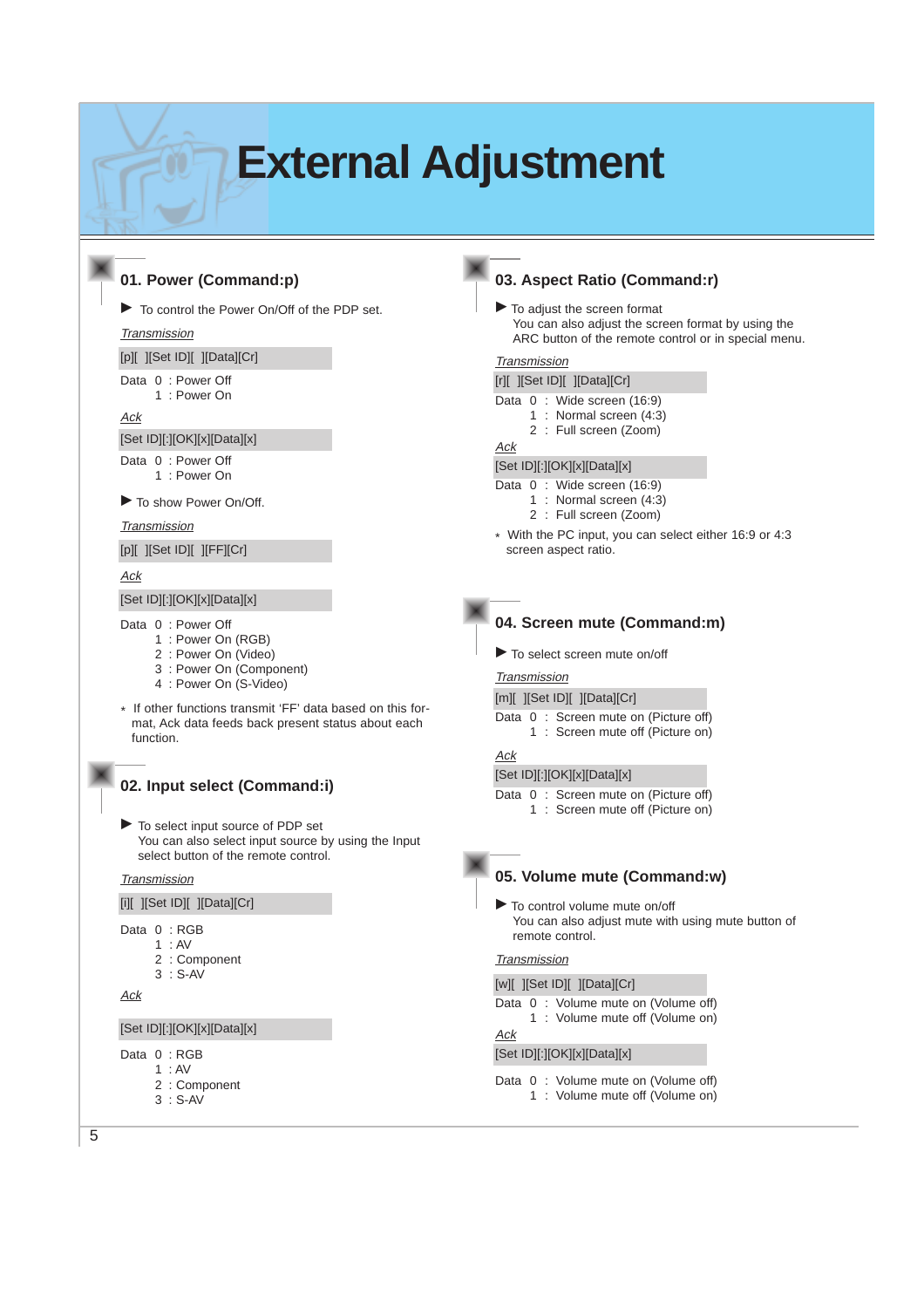#### **06. Volume control (Command:v)**

 $\blacktriangleright$  To adjust volume You can also adjust volume with using volume button of remote control.

#### **Transmission**

[v][ ][Set ID][ ][Data][Cr]

Data  $Min: 0 ~- Max: 64$ \* Refer to 'Real data mapping' as shown below.

Ack

[Set ID][:][OK][x][Data][x]

Data  $Min: 0 ~$ - Max: 64

#### **07. Contrast (Command:k)**

To adjust screen contrast You can also adjust contrast in Picture menu.

#### **Transmission**

[k][ ][Set ID][ ][Data][Cr]

Data  $Min: 0 ~- Max: 64$ \* Refer to 'Real data mapping' as shown below.

Ack

#### [Set ID][:][OK][x][Data][x]

Data  $Min: 0 ~ Max: 64$ 

#### **08. Brightness (Command:b)**

 $\blacktriangleright$  To adjust screen brightness You can also adjust brightness in Picture menu.

#### **Transmission**

[b][ ][Set ID][ ][Data][Cr]

Data  $Min: 0 ~ Max: 64$ \* Refer to 'Real data mapping' as shown below.

#### Ack

[Set ID][:][OK][x][Data][x]

Data  $Min: 0 \sim Max: 64$ 

| 09. Color (Command:c)                                                                                                                                                                            | irst step               |
|--------------------------------------------------------------------------------------------------------------------------------------------------------------------------------------------------|-------------------------|
| $\blacktriangleright$ To adjust the screen color<br>You can also adjust color in Picture menu.<br>Transmission<br>[c][ ][Set ID][ ][Data][Cr]                                                    | <b>Monitor overview</b> |
| Data Min: $0 \sim \text{Max}$ : 64<br>* Refer to 'Real data mapping' as shown below.<br>Ack                                                                                                      |                         |
| [Set ID][:][OK][x][Data][x]                                                                                                                                                                      |                         |
| Data Min: $0 \sim \text{Max}: 64$<br>10. Tint (Command:t)                                                                                                                                        | <b>Connections</b>      |
| $\blacktriangleright$ To adjust the screen tint<br>You can also adjust tint in Picture menu<br>Transmission<br>[t][ ][Set ID][ ][Data][Cr]<br>Data $Red: 0 - Green: 64$                          | <b>Basic operation</b>  |
| * Refer to 'Real data mapping' as shown below.<br>Ack<br>[Set ID][:][OK][x][Data][x]<br>Data $Red: 0 - Green: 64$<br>11. Sharpness (Command:s)                                                   | Sleep timer             |
| $\blacktriangleright$ To adjust the screen sharpness<br>You can also adjust sharpness in Picture menu<br><b>Transmission</b><br>[s][ ][Set ID][ ][Data][Cr]<br>Data Min: $0 \sim \text{Max}: 64$ | Picture &<br>ທ<br>puno  |
| * Refer to 'Real data mapping' as shown below.<br>Ack                                                                                                                                            |                         |
| [Set ID][:][OK][x][Data][x]                                                                                                                                                                      |                         |
| Data Min: $0 \sim \text{Max}: 64$                                                                                                                                                                |                         |
| <b>Real data mapping</b><br>$:$ Step 0<br>0                                                                                                                                                      | Special teatures        |
| Α<br>: Step 10<br>F<br>$:$ Step 15<br>10<br>: Step 16<br>64 : Step 100                                                                                                                           | <b>Athers</b>           |

 $\overline{6}$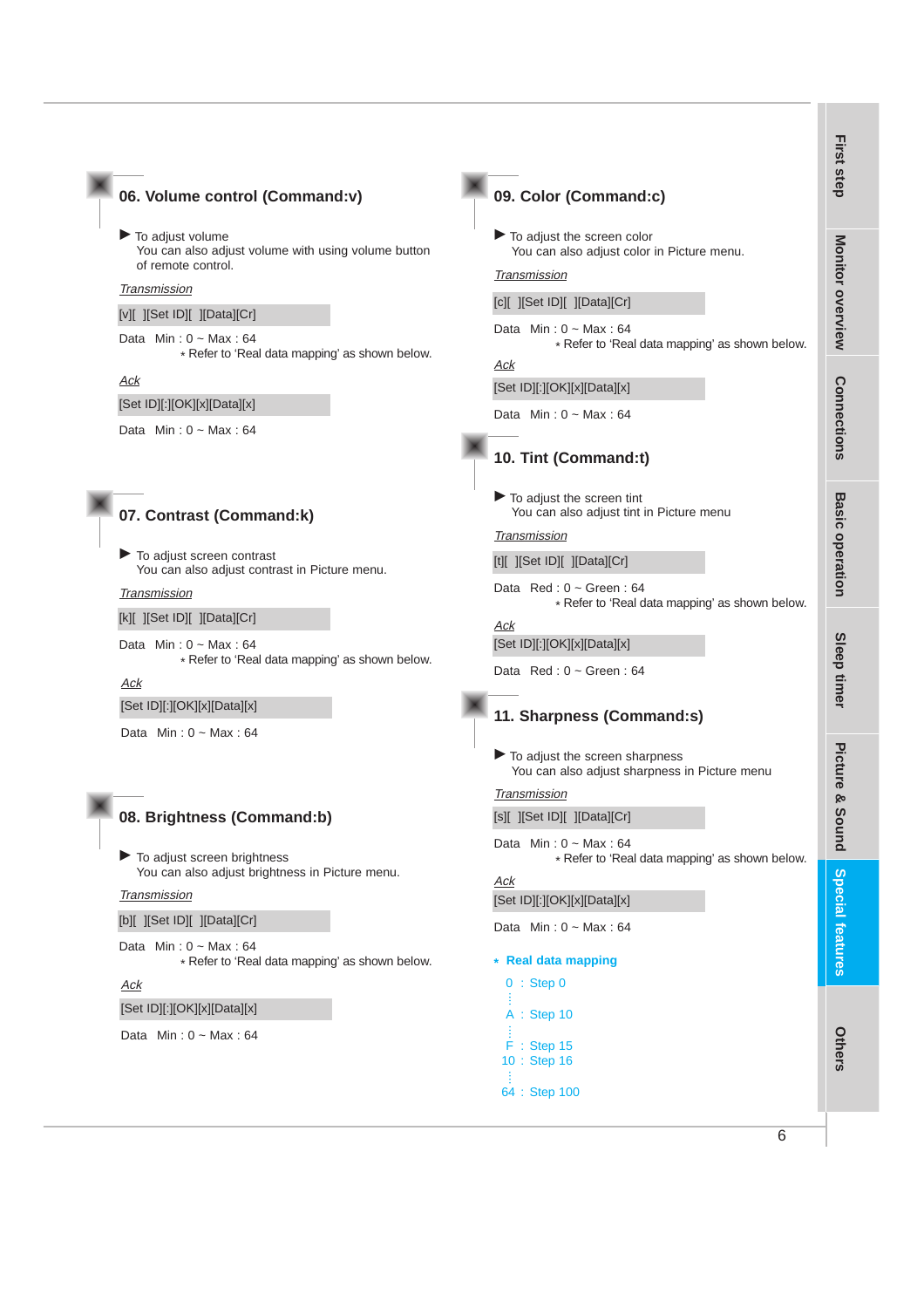# **External Adjustment**

## **12. OSD select (Command:d)**

 $\blacktriangleright$  To select OSD (On Screen Display) on/off

**Transmission** 

[d][ ][Set ID][ ][Data][Cr]

Data 0 : OSD off

1 : OSD on

Ack

[Set ID][:][OK][x][Data][x]

Data 0 : OSD off

1 : OSD on

\* The remote control and PDP front panel controls (except main power) don't operate when controlling PDP set by PC.

## **13. Abnormal state (Command:a)**

 $\blacktriangleright$  To recognize an abnormal state

**Transmission** 

[a][ ][Set ID][ ][FF][Cr]

Ack

7

[Set ID][:][OK][x][Data][x]

Data 0 : OK

- 1 : Fan alarm
- 2 : 5V down

3 : AC down

\* This function is "read only".

## **14. PIP/DW (Command:z)**

 $\blacktriangleright$  To control PIP (Picture In Picture) or twin picture(DW). You can also control PIP/DW with using pip/twin picture button of the remote control or in a special menu.

#### **Transmission**

[z][ ][Set ID][ ][Data][Cr]

- Data 0 : PIP/DW off
	- $1$  : PIP (small)
	- 2 : PIP (large)
	- 3 : Twin picture (DW)

## Ack

[Set ID][:][OK][x][Data][x]

Data 0 : PIP/ DW off

- 1 : PIP(small)
- 2 : PIP(large)
- 3 : Twin picture(DW)
- \* PIP only works in the following resolutions: RGB PC 640x480(VGA) / 800x600(SVGA) / 1024x768(XGA) (only in vertical frequency 60Hz), Component 480p / 720p / 1080i.
- Twin picture works only in the following resolutions: RGB PC 640x480(VGA) (only in vertical frequency 60Hz), Component 480p.

## **15. PIP input select (Command:e)**

To select input source for sub picture in PIP You can also adjust volume with using PIP input button of remote control or in special menu.

#### **Transmission**

[e][ ][Set ID][ ][Data][Cr]

Data 0 : AV (VIDEO)

- 1 : COMPONENT
- 2 : S-AV (S-VIDEO)

#### Ack

[Set ID][:][OK][x][Data][x]

Data 0 : AV (VIDEO)

- 1 : COMPONENT
- 2 : S-AV (S-VIDEO)
- \* COMPONENT source only works in 480i input signal.